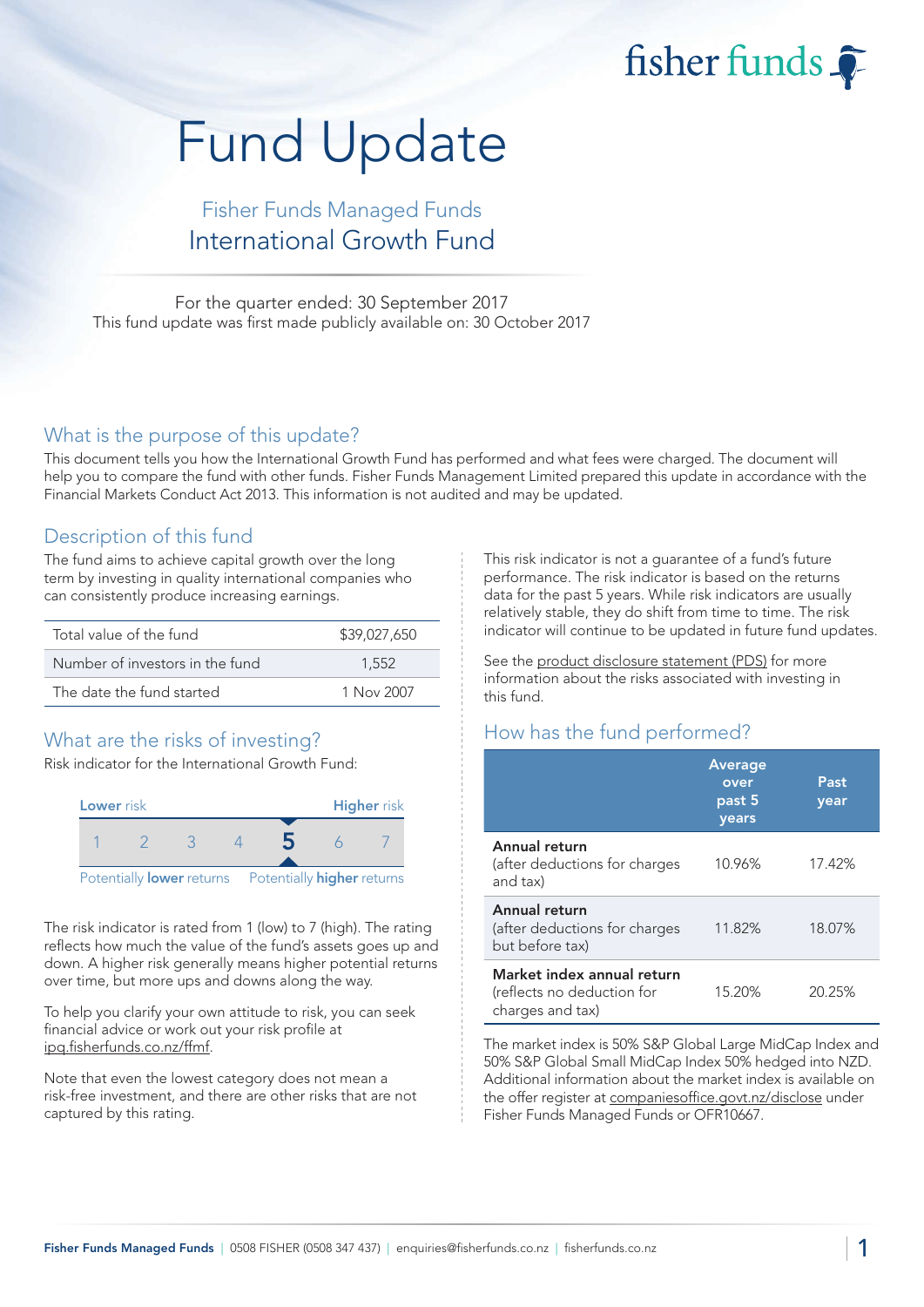

This shows the return after fund charges and tax for each year ending 31 March since the fund started. The last bar shows the average annual return since the fund started, up to 30 September 2017.

Important: This does not tell you how the fund will perform in the future.

Returns in this update are after tax at the highest prescribed investor rate (PIR) of tax for an individual New Zealand resident. Your tax may be lower. The market index return reflects no deduction for charges and tax.

#### What fees are investors charged?

Investors in the International Growth Fund are charged fund charges. In the year to 31 March 2017 these were:

|                                                | % of net asset value |
|------------------------------------------------|----------------------|
| <b>Total fund charges</b>                      | 2.23%                |
| Which are made up of:                          |                      |
| Total management and<br>administration charges | 2.23%                |
| Including:                                     |                      |
| Manager's basic fee                            | 1.27%                |
| Other management and<br>administration charges | 0.33%                |
| Total performance-based fees <sup>1</sup>      | $0.63\%$             |

Small differences in fees and charges can have a big impact on your investment over the long term.

## Example of how this applies to an investor

Katie had \$10,000 in the fund at the start of the year and did not make any further contributions. At the end of the year, Katie received a return after fund charges were deducted of \$1,742 (that is 17.42% of her initial \$10,000). Katie did not pay other charges. This gives Katie a total return after tax of \$1,742 for the year.

## What does the fund invest in?

#### Actual investment mix

This shows the types of assets that the fund invests in.



#### Target investment mix

This shows the mix of assets that the fund generally intends to invest in.